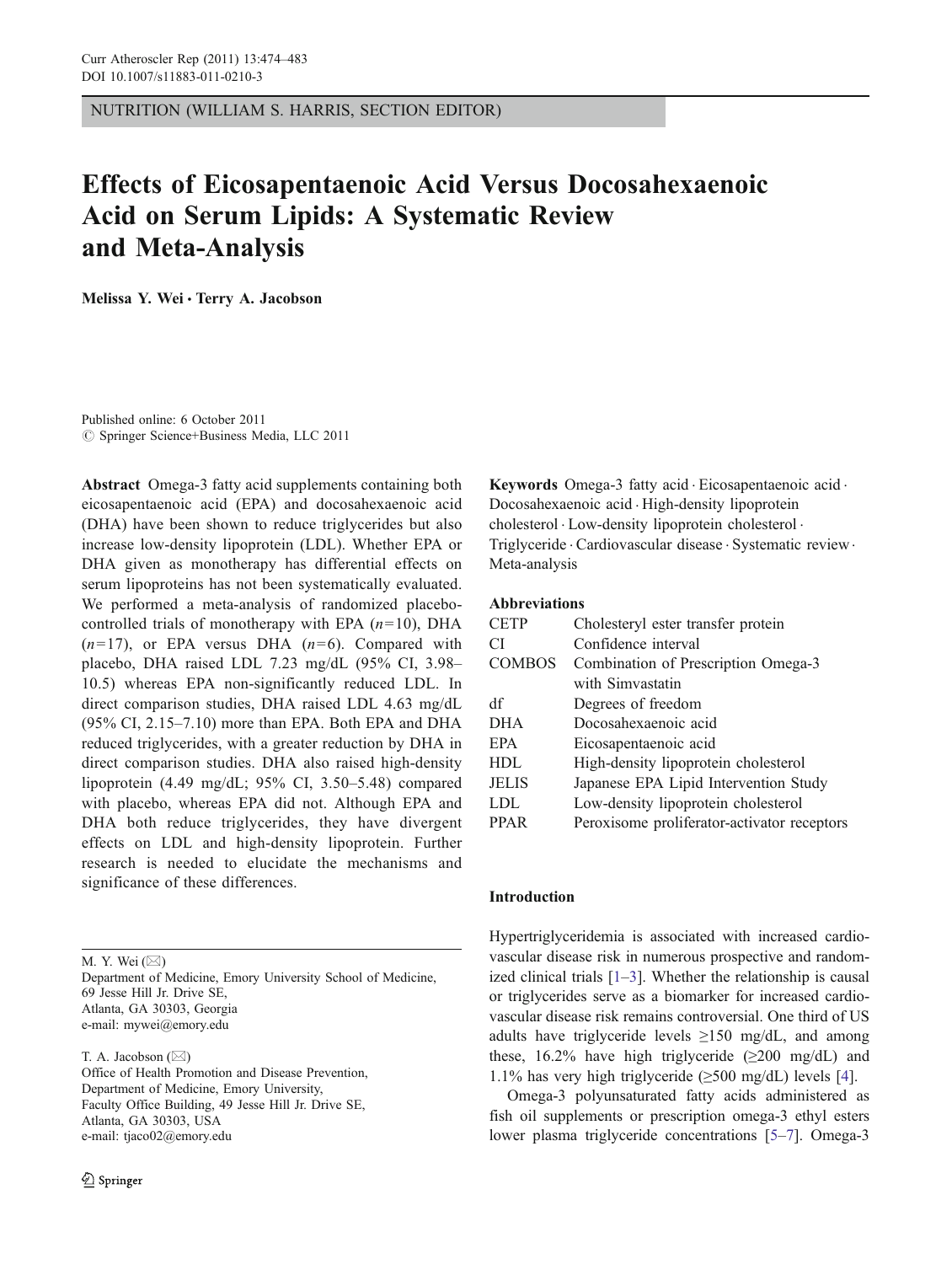fatty acids at doses of 4 g/day have been shown to reduce serum triglyceride concentrations by 25% to 30% [\[5\]](#page-8-0). The 2011 American Heart Association Scientific Statement on triglycerides and cardiovascular disease recommended 2 to 4 g/day of eicosapentaenoic acid (EPA) plus docosahexaenoic acid (DHA) for the treatment of hypertriglyceridemia [[8](#page-8-0)••].

The lipid-lowering effects of fish oils have been attributed to the components EPA (20:5 [n-3]) and DHA (22:6 [n-3]). EPA and DHA have been shown to reduce hepatic synthesis of triglycerides, increase hepatic fatty acid beta-oxidation, and promote myocardial fatty acid uptake and metabolism by acting as endogenous ligands for peroxisome proliferator–activated receptor (PPAR)- $\alpha$  and PPAR-γ [ $9-11$  $9-11$  $9-11$ ].

Although combined EPA and DHA in fish oil supplements decrease plasma triglycerides, studies have demonstrated a concomitant increase in low-density lipoprotein (LDL). Mild increases in LDL have been observed among individuals with normal to very high triglyceride concentrations [[12\]](#page-8-0) and in those on concurrent statin therapy, as in the Combination of Prescription Omega-3 with Simvastatin (COMBOS) trial [[13\]](#page-8-0). Recent studies have shown the magnitude of increased LDL may depend on an individual's baseline triglyceride levels. In addition, a post hoc analysis of the COMBOS trial demonstrated the largest percentage increases in LDL occurred primarily among individuals with low baseline LDL levels [[14](#page-8-0)•].

It has generally been assumed that EPA and DHA act through similar mechanisms and have similar effects on lipids. The isolated roles of each have received limited study due to the greater availability of combined EPA and DHA products than purified EPA and DHA. Several studies have now examined EPA and DHA administered as monotherapy; however, their distinct effects on serum lipids have not been well established. We thus performed a systemic review and meta-analysis of purified EPA and DHA administered as monotherapy on serum lipids.

# Materials and Methods

# Study Inclusion

Studies were identified through MEDLINE and PubMed searches from January 1996 to December 2010 using the terms EPA and DHA (full names and abbreviations) in combination with lipids, cholesterol, LDL, HDL, triglycerides, humans, adults, English language, dietary supplement or drug therapy, and randomized controlled trial study design. Other forms of search terms were searched using

the National Library of Medicine Medical Subject Heading. Related articles were cross-checked to identify additional studies that may have been missed in the database search. Abstracts from national and regional meetings were also included.

Included studies met pre-specified criteria including randomized controlled trial of adults with a placebo (or control) group, minimum study duration of at least 4 weeks, inclusion of baseline and endpoint data to compute the mean difference of the treatment or placebo effect, and information on the standard deviation (SD) or standard error for the study baseline and endpoint to compute the SD of the mean difference. Individual authors were contacted for further data when study information was insufficient.

In addition, studies must have reported the purity of the omega-3 fatty acid preparations, and each individual fatty acid product could contain no more than 4% of the other omega-3 fatty acid. Participants must have been exclusively treated with EPA or DHA monotherapy for the minimum study duration. There were no minimum dose requirements for studies of EPA and DHA monotherapy versus placebo. However, studies that directly compared EPA versus DHA must have administered comparable doses to study participants: 2.2 g/day to 4.0 g/day of EPA and 2.3 to 4 g/day of DHA.

#### Statistical Analysis

The mean difference and SDs were extracted for each study to compute the pooled treatment effect and 95% confidence interval (CI). The appropriate weighing of each study toward the summary mean difference was determined with the provided SD or standard error.

Individual studies in this analysis were found to include different placebos that variably affected serum lipids. This could potentially obscure the effect of the exposure (EPA or DHA) on serum lipids. Thus, to reduce variability between studies based on the use of different placebos, a weighed, pooled placebo was created for the mean difference (and SD) for each lipoprotein at study baseline and endpoint. Studies contributing to the pooled placebo mean difference and SD were appropriately weighed through the factoring of study size and degrees of freedom, respectively, in the pooled computations. The pooled placebo included studies that utilized placebos of non–omega-3 fatty acid oils (eg, olive oil). The Japanese EPA Lipid Intervention Study (JELIS) trial [[15](#page-9-0)] utilized a statin as its control group and was thus excluded from the pooled placebo, given an expected statin-induced reduction in LDL. For the JELIS trial, the EPA plus statin arm was compared with its statin only control arm whereas remaining studies compared EPA or DHA with the pooled placebo.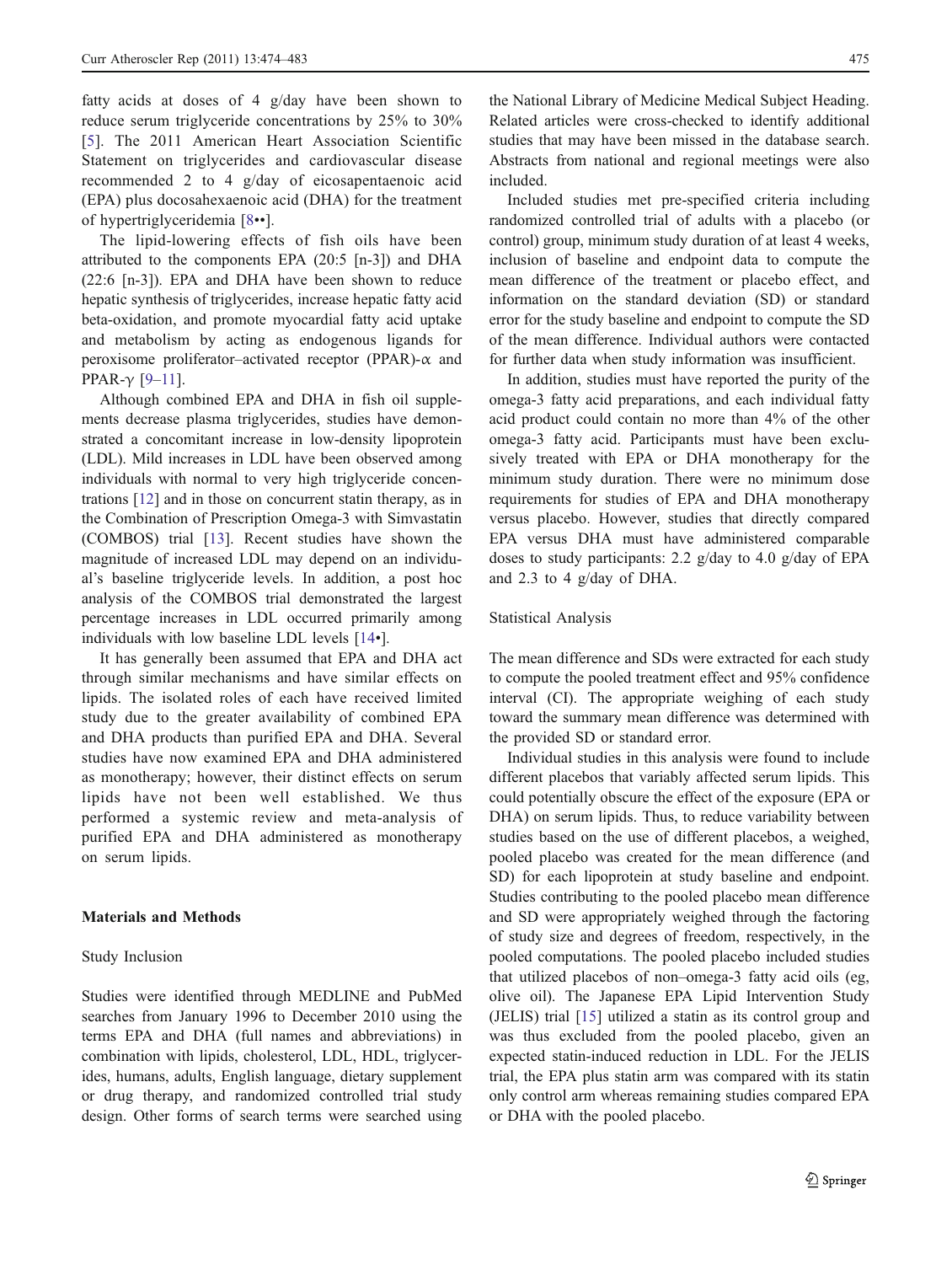The pooled analysis used random-effects models to enable individual studies to estimate differential effects. The random-effects model assumes the effect within each study varies in a normal distribution around an overall average effect [[16](#page-9-0)]. Homogeneity across studies was assessed using the methods of DerSimonian and Laird [\[17](#page-9-0)] to determine the appropriateness of combining mean differences from individual studies. The  $I^2$  statistic was also assessed and represents the proportion of total variation across studies due to heterogeneity rather than chance [\[18](#page-9-0)]. Significance for the test of heterogeneity was established at  $P<0.1$ . Sensitivity analyses were conducted when heterogeneity was detected. Finally, publication bias was assessed using funnel plots.

Review Manager was used for computations and to create forest plots for the overall pooled effects (RevMan; Version 4.2. Copenhagen: The Nordic Cochrane Centre, The Cochrane Collaboration, 2003).

# Results

We identified 494 citations with our electronic search and reviewed their abstracts. Most  $(n=393)$  did not meet inclusion criteria based on the abstract. The remaining 101 full-text articles were reviewed, and exclusions were made based on unknown or unclear omega-3 fatty acid purity  $(n=51)$ , incomplete reporting of baseline and endpoint lipid values  $(n=13)$ , lack of adequate control groups  $(n=13)$ , insufficient study duration  $(n=2)$ , and use of children as study participants  $(n=1)$ .

Twenty-one randomized controlled trials that examined the effects of omega-3 fatty acids on serum lipid biomarkers met inclusion criteria. Ten studies compared EPA versus placebo, 17 studies compared DHA versus placebo, and six studies directly compared EPA versus DHA. Study descriptions have been presented previously [[19](#page-9-0)], and a summary description of included studies can be found in Table [1](#page-3-0).

In all EPA versus placebo studies, the dose administered was 1.8 g/day, and in the EPA versus DHA studies the EPA dose ranged from 2.2 to 4.0 g/day. DHA dosing ranged from 0.7 to 3.0 g/day in the DHA versus placebo studies and 2.3 to 4 g/day in the DHA versus EPA studies. In direct comparison studies of DHA and EPA, a comparable dose and purity was administered for both treatment arms.

## LDL Cholesterol

Ten studies of EPA and LDL were identified but one [[20\]](#page-9-0) did not provide information to compute the SD of the mean difference. Among the nine remaining studies (baseline mean LDL  $140 \pm 30.5$  mg/dL), four reported EPA significantly reduced LDL [\[21](#page-9-0)–[24](#page-9-0)], two reported EPA significantly raised LDL [[25,](#page-9-0) [26](#page-9-0)] and two reported EPA nonsignificantly raised LDL [\[27](#page-9-0), [28\]](#page-9-0) compared with the pooled placebo. The overall pooled estimate of nine EPA studies was a non-significant reduction in LDL of 1.76 mg/dL  $(95\% \text{ CI: } -1.85, 5.36)$  compared with placebo. In the JELIS trial [\[15](#page-9-0)], there was no significant difference in LDL for EPA plus statin compared with its statin only control group. A sensitivity analysis that excluded the JELIS trial did not change the overall pooled results: EPA non-significantly reduced LDL by 1.85 mg/dL (95% CI: −3.01, 6.71) compared with placebo.

Among 16 studies of DHA and LDL (baseline mean LDL140±70.5 mg/dL), 12 reported DHA increased LDL compared with placebo [\[24](#page-9-0), [25,](#page-9-0) [27](#page-9-0)–[36\]](#page-9-0), of which nine were statistically significant [[24](#page-9-0), [28,](#page-9-0) [30](#page-9-0)–[36](#page-9-0)]. Four studies reported DHA non-significantly reduced LDL compared with placebo [[22,](#page-9-0) [37](#page-9-0)–[39](#page-9-0)]. The overall pooled estimate of DHA studies on LDL using the random-effects model was a significant 7.23 mg/dL (95% CI: 3.98, 10.5) increase in LDL compared with placebo.

Six studies directly compared EPA and DHA on LDL [\[22](#page-9-0), [24](#page-9-0)–[28\]](#page-9-0). When EPA and DHA were directly compared, DHA significantly raised LDL by 4.63 mg/dL (95% CI: 2.15, 7.10) more than EPA (Fig. [1](#page-6-0)). Heterogeneity was nonsignificant ( $P=0.33$ ,  $I^2=13.5\%$ ).

# Triglycerides

Both EPA and DHA significantly reduced triglycerides compared with placebo in pooled analyses. At baseline, the mean triglycerides were 142 mg/dL (SD 70.5) in the EPA groups. All eight EPA studies [\[20](#page-9-0), [21](#page-9-0), [23](#page-9-0)–[25](#page-9-0), [27,](#page-9-0) [28,](#page-9-0) [32](#page-9-0)] reported significant reductions in triglycerides ranging from 7.74 to 109.5 mg/dL compared with placebo. The overall pooled effect of EPA on triglycerides was a statistically significant reduction of 45.8 mg/dL (95% CI: 9.62, 82.0) compared with placebo.

Pooled DHA studies (baseline mean triglycerides 136± 66.4 mg/dl) similarly showed a reduction in triglycerides although the magnitude was less than the pooled EPA studies. All 15 studies that examined DHA and triglycerides reported DHA reduced triglycerides compared with placebo. All but two studies [\[29](#page-9-0), [34](#page-9-0)] were statistically significant. DHA reduced triglycerides by 2.43 to 56.4 mg/dL compared with placebo. The overall pooled effect was DHA significantly reduced triglycerides by 25.1 mg/dL (95% CI: 19.5, 30.7) compared with placebo.

Five studies [\[24](#page-9-0)–[28\]](#page-9-0) directly compared EPA and DHA on triglycerides and all demonstrated a greater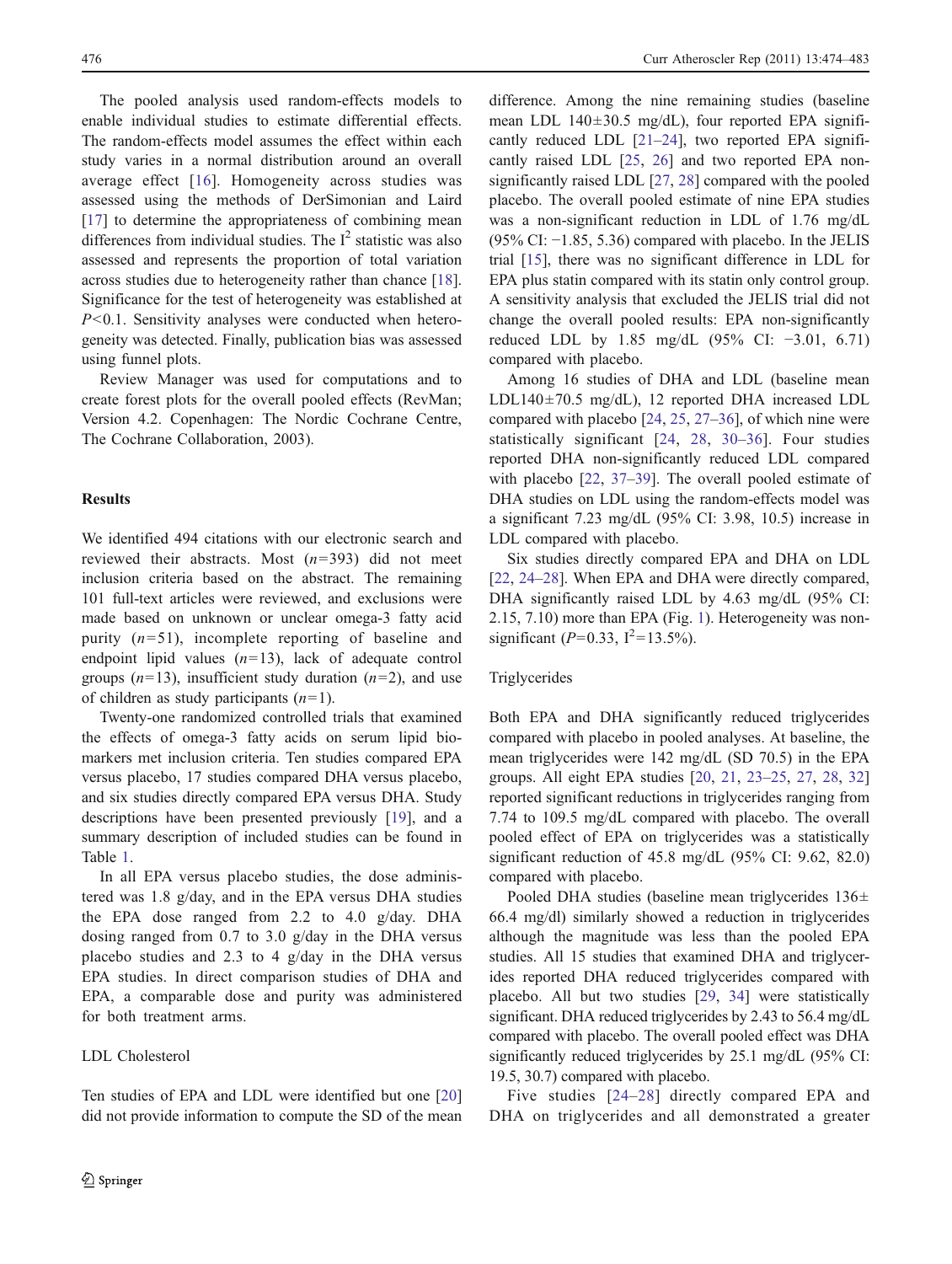<span id="page-3-0"></span>

| Curr Atheroscler Rep (2011) 13:474–483 |  |
|----------------------------------------|--|
|----------------------------------------|--|

| Study (year)                     | No., sex, characteristics,<br>baseline lipids of<br>participants | Treatment dose<br>$(g/day)$ , No.<br>randomized, duration | Baseline lipid (SD or 95% CI)/endpoint lipid (SD or 95% CI) in mg/dL/% change from baseline<br>to endpoint (p-value for baseline vs endpoint) P-value between study groups if available |                                                                     |                                                            |  |
|----------------------------------|------------------------------------------------------------------|-----------------------------------------------------------|-----------------------------------------------------------------------------------------------------------------------------------------------------------------------------------------|---------------------------------------------------------------------|------------------------------------------------------------|--|
|                                  |                                                                  |                                                           | LDL                                                                                                                                                                                     | Triglycerides                                                       | <b>HDL</b>                                                 |  |
| <b>EPA</b> vs DHA studies        |                                                                  |                                                           |                                                                                                                                                                                         |                                                                     |                                                            |  |
| Egert et al.<br>[22] (2009)      | $N=28$ men<br>$N=51$ women<br><b>BMI&lt;28</b>                   | EPA: $2.2 N=25$                                           | EPA: 99.6 (25.5)/<br>$95.4 (23.6)$ /-4.3 (NS)                                                                                                                                           | EPA: 82.3 (62.8-125)/<br>$69.9 (44.2 - 85.0) / -15.1$<br>(P<0.001)  | EPA: 63.7 (14.7)/66.0<br>$(17.4)/+3.6$ (NS)                |  |
|                                  | TC < 300                                                         | DHA: $2.3 N=25$                                           | DHA: $91.5(23.6)$<br>$90.7 (27.8)$ /-0.8 (NS)                                                                                                                                           | DHA: $86.7(68.1-118)$<br>$60.2 (48.7 - 83.2) / -30.6$<br>(P<0.001)  | DHA: 61.8 (8.9)/69.9<br>$(12.4)$ /+13.1 $(P<0.001)$        |  |
|                                  | TG<200                                                           | Placebo: $N=24$                                           | Placebo: 99.6 (30.5)/<br>$100(30.5)/+0.4$ (NS)                                                                                                                                          | Placebo: 89.4 $(67.3-111)$<br>74.3 $(57.5 - 111)/-16.8$<br>(P<0.05) | Placebo: 62.9 (16.2)/<br>64.5 $(17.8)/+2.5$ (NS)           |  |
|                                  |                                                                  | 6 weeks                                                   |                                                                                                                                                                                         | EPA and DHA vs placebo,<br><b>NS</b>                                | EPA vs DHA and<br>placebo, NR                              |  |
|                                  |                                                                  |                                                           |                                                                                                                                                                                         | EPA vs DHA, $P=0.503$                                               |                                                            |  |
| Grimsgaard et al.<br>[24] (1997) | $N=224$ men                                                      | EPA: $3.8 N = 75$                                         | EPA: 157 (32.0)/154<br>$(18.5)/-2.0$ (NS)                                                                                                                                               | EPA: 109 (50.4)/95.6<br>$(35.4)/-12.2$ $(P<0.01)$                   | EPA: $51.4(12.0)$<br>$51.7/10.8$ (NS)                      |  |
|                                  | TC < 367                                                         | DHA: $3.6 N=72$                                           | DHA: 157 (33.2)/160<br>$(17.8)$ /+1.7 (NS)                                                                                                                                              | DHA: 110 (51.3)/90.3<br>$(27.4)/-17.7$ $(P<0.001)$                  | DHA: 52.5 (11.6)/54.8<br>$(NR)/+4.4$ (P<0.001)             |  |
|                                  | TG < 443                                                         | Placebo: N=77                                             | Placebo: 156 (37.8)/158<br>$(18.5)/+1.5$ (NS)                                                                                                                                           | Placebo: 108 (48.7)/118<br>$(30.1)/+9.0$ $(P<0.01)$                 | Placebo: 54.4 (10.8)/<br>54.0 (NR)/ $-0.7$ (NS)            |  |
|                                  |                                                                  | 7 weeks                                                   |                                                                                                                                                                                         | EPA vs placebo,<br>$P=0.0001$                                       | EPA vs placebo, $P=0.4$                                    |  |
|                                  |                                                                  |                                                           |                                                                                                                                                                                         | DHA vs placebo,<br>$P=0.0001$                                       | DHA vs placebo,<br>$P=0.0005$                              |  |
|                                  |                                                                  |                                                           |                                                                                                                                                                                         | EPA vs DHA, $P=0.14$                                                | EPA vs DHA, $P=0.009$                                      |  |
| Mori et al.<br>[32] (2000)       | $N=56$ men<br>BMI 25-30                                          | EPA: $4 N=19$                                             | EPA: 165 (32.0)/172<br>$(16.8)/+4.2$ (NS)                                                                                                                                               | EPA: 178 (73.3)/140<br>$(38.6)/-21.4 (P<0.05)$                      | EPA: 38.6 (6.7)/38.2<br>$(3.4)/-1.0$ (NS)                  |  |
|                                  | TC > 232                                                         | DHA: $4 N=17$                                             | DHA: 165 (27.1)/179<br>$(15.9)$ /+8.7 (p<0.05)                                                                                                                                          | DHA: 199 (146)/133<br>$(40.1)/-33.3$ $(P<0.05)$                     | DHA: 37.1 (6.4)/40.5<br>$(3.18)/+9.4$ (NS)                 |  |
|                                  | TG > 159                                                         | Placebo: $N=20$                                           | Placebo: 170 (14.7)/<br>$166 (15.5) / -2.3 (NS)$                                                                                                                                        | Placebo: 180 (75.2)/173<br>$(39.6)/-4.4$ (NS)                       | Placebo: $43.2$ $(12.1)$ /<br>$39.4 \ (3.4) / -8.9 \ (NS)$ |  |
|                                  |                                                                  | 6 weeks                                                   | EPA vs placebo, NS                                                                                                                                                                      | EPA vs placebo, $P=0.012$                                           | EPA and DHA vs<br>placebo, NS                              |  |
|                                  |                                                                  |                                                           | DHA vs placebo,<br>$P=0.019$                                                                                                                                                            | DHA vs placebo, $P=0.003$                                           | EPA: 49.0 (51.4)/51.4<br>$(11.2)/+4.7$ (NR)                |  |
| Nestel et al.<br>$[27]$ (2002)   | $N=21$ men<br>$N=17$ post-menopausal<br>women                    | EPA: $3 N=12$                                             | EPA: 176 (43.6)/176<br>$(45.2)/-0.2$ (NS)                                                                                                                                               | EPA: 139 (70.8)/107<br>$(59.3)/-22.9$ $(P=0.026)$                   | DHA: 46.7 (14.7)/<br>$51.4$ (17.0)/+9.9 (NR)               |  |
|                                  | BMI 25-29                                                        |                                                           |                                                                                                                                                                                         |                                                                     |                                                            |  |
|                                  | TC > 212                                                         | DHA: $3 N=12$                                             | DHA: 176 (51.0)/182<br>$(47.5)/+3.5$ (NS)                                                                                                                                               | DHA: 175 (118)/120<br>$(95.6)/-31.8$ $(P=0.026)$                    | Placebo: 49.8 (17.0)/<br>53.3 $(15.8)$ /+7.0 (NR)          |  |
|                                  | TG>177                                                           | Placebo: $N=14$                                           | Placebo: 175 (51.0)/<br>$180 (38.6)$ /+2.9 (NS)                                                                                                                                         | Placebo: 134 (69.9)/150<br>$(65.5)/+11.9$ $(P=0.026)$               | EPA vs DHA vs<br>placebo, $P=0.79$                         |  |
|                                  | $HDL < 39$ (men)                                                 | 7 weeks                                                   | EPA vs DHA vs placebo,<br>$P=0.83$                                                                                                                                                      | EPA vs DHA, NS                                                      |                                                            |  |
|                                  | $HDL < 46$ (women)                                               |                                                           |                                                                                                                                                                                         | EPA vs DHA vs<br>placebo, $P=0.013$                                 |                                                            |  |
| Park and Harris<br>$[25]$ (2003) | $N = 33$<br>Men and women<br>BMI 22-30                           | EPA: $4 N=11$                                             | EPA: 103 (23.2)/108<br>$(20.0)/+4.9$ (NS)                                                                                                                                               | EPA: 74.3 (16.8)/67.3<br>$(19.5)/-9.5$ (NS)                         | EPA: 45.0 (10.0)/45.0<br>$(13.3)/0$ (NS)                   |  |
|                                  | TG<200                                                           | DHA: $4 N=11$                                             | DHA: 96.9 (26.6)/102<br>$(29.7)$ /+5.2 (NS)                                                                                                                                             | DHA: 90.3 (30.1)/82.3<br>$(26.6)/-8.8$ (NS)                         | DHA: 50.0 (13.3)/52.0<br>$(13.3)/+4.0$ (NS)                |  |
|                                  | LDL < 160                                                        | Placebo: $N=11$                                           | Placebo: 109 (19.7)/<br>112 $(19.7)$ /+2.8 (NS)                                                                                                                                         | Placebo: 107 (46.0)/106<br>$(43.4)/-0.81$ (NS)                      | Placebo: $42.0$ $(10.0)$ /<br>42.0 $(10.0)/0$ (NS)         |  |
|                                  | HDL > 35                                                         | 4 weeks                                                   |                                                                                                                                                                                         | EPA and DHA vs                                                      |                                                            |  |
| Woodman et al.<br>$[28]$ (2002)  | $N=39$ men                                                       | EPA: $4 N=17$                                             | EPA: 103 (31.8)/104<br>$(30.2)/+0.8$ (NR)                                                                                                                                               | placebo, NS<br>EPA: 119 (65.7)/98.2<br>$(51.1)$ /-17.2 (NR)         | EPA: 46.7 (14.3)/47.1<br>$(14.3)/+0.8$ (NR)                |  |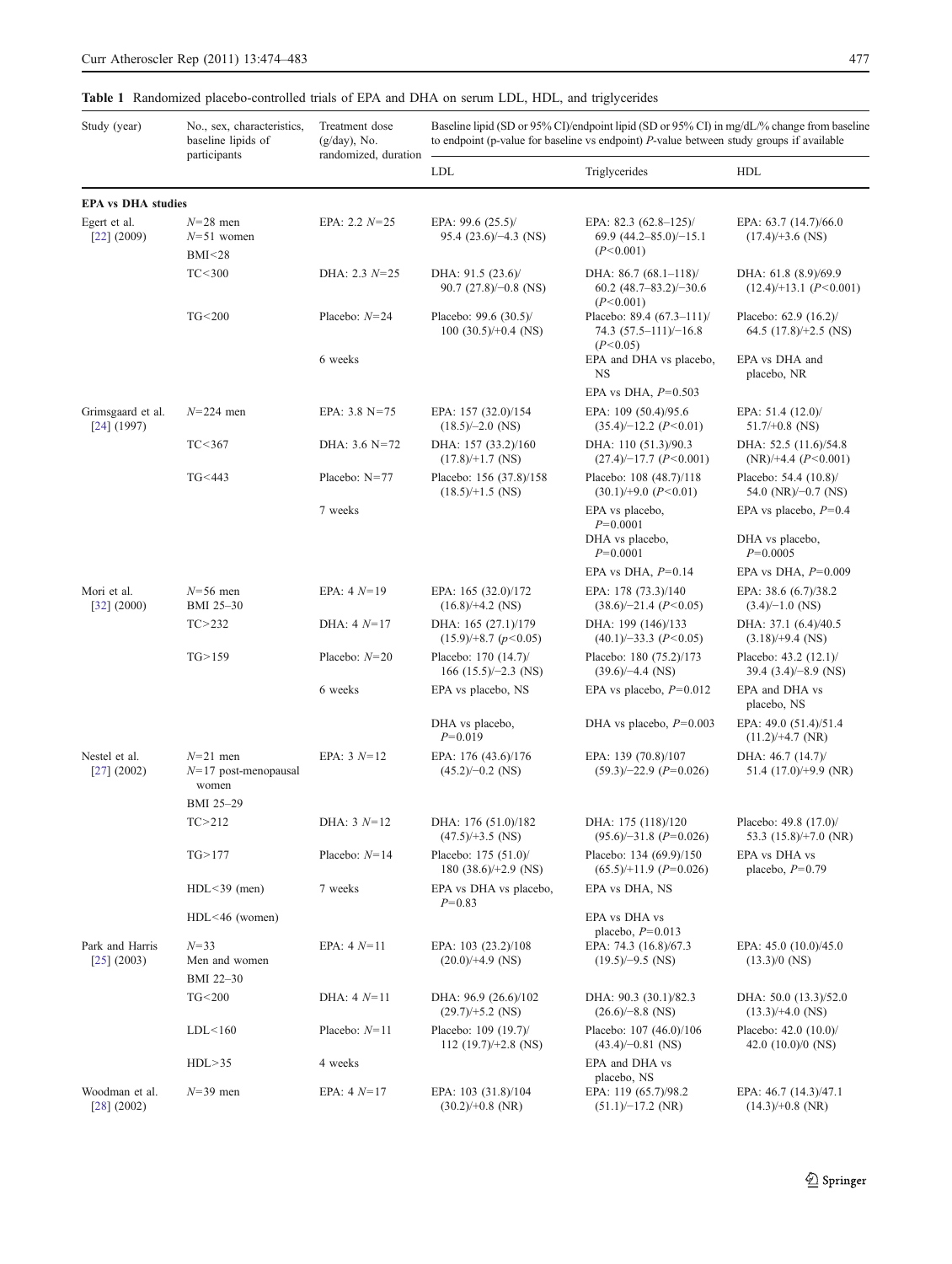# Table 1 (continued)

| Study (year)                                  | No., sex, characteristics,<br>baseline lipids of<br>participants      | Treatment dose<br>$(g/day)$ , No.<br>randomized, duration | Baseline lipid (SD or 95% CI)/endpoint lipid (SD or 95% CI) in mg/dL/% change from baseline<br>to endpoint (p-value for baseline vs endpoint) P-value between study groups if available |                                                           |                                                             |  |
|-----------------------------------------------|-----------------------------------------------------------------------|-----------------------------------------------------------|-----------------------------------------------------------------------------------------------------------------------------------------------------------------------------------------|-----------------------------------------------------------|-------------------------------------------------------------|--|
|                                               |                                                                       |                                                           | <b>LDL</b>                                                                                                                                                                              | Triglycerides                                             | HDL                                                         |  |
|                                               | $N=12$ post-menopausal<br>women with diabetes<br>type II, HTN, BMI<35 | DHA: $4 N=18$                                             | DHA: 106 (21.3)/111<br>$(22.8)/+5.1$ (NR)                                                                                                                                               | DHA: 143 (52.6)/120<br>$(48.8)/-16.7$ (NR)                | DHA: 38.2 (8.2)/39.8<br>$(8.2)/+4.1$ (NR)                   |  |
|                                               | TC, TG<664                                                            | Placebo: $N=16$                                           | Placebo: 105 (18.5)/<br>$107 (17.0)$ /+2.2 (NR)                                                                                                                                         | Placebo: 154 (53.1)/149<br>$(49.6)/-3.4$ (NR)             | Placebo: 40.9 (9.3)/41.3<br>$(9.3)/+0.9$ (NR)               |  |
|                                               |                                                                       | 6 weeks                                                   | EPA and DHA vs<br>placebo, NS                                                                                                                                                           | EPA and DHA vs<br>placebo, $p<0.05$                       | EPA and DHA vs<br>placebo, NS                               |  |
| <b>EPA</b> vs placebo studies                 |                                                                       |                                                           |                                                                                                                                                                                         |                                                           |                                                             |  |
| Ando et al.<br>$[20]$ (1999)                  | $N=33$ men                                                            | EPA: $1.8 N=19$                                           | EPA: 114 (NR)/104<br>$(NR)/-8.8$ (NR)                                                                                                                                                   | EPA: 258 (147)/150<br>$(104)/-42.1$ $(p<0.01)$            | EPA: 31.7 (6.7)/31.3<br>$(8.4)/-1.2$ (NS)                   |  |
|                                               | $N=5$ women on dialysis                                               | Placebo: $N=19$                                           | Placebo: 104 (NR)/112<br>$(NR)/+7.0$ (NR)                                                                                                                                               | Placebo: 272 (166)/267<br>$(127)$ /-1.6 (NS)              | Placebo: 30.5 (11.8)/<br>30.1 $(11.8)$ /-1.2 (NS)           |  |
|                                               |                                                                       | 3 months                                                  |                                                                                                                                                                                         | EPA vs placebo, NS                                        |                                                             |  |
| Kurabayashi et<br>al. [23] (2000)             | $N=141$ menopausal<br>women                                           | EPA: $1.8 N=69$                                           | EPA: 165 (29.3)/151.7<br>$(28.6)/-8.0$ $(P=0.02)$                                                                                                                                       | EPA: 135 (56.6)/113<br>$(46.0)$ /-16.2 (P=0.009)          | EPA: 59.1 (17.4)/57.9<br>$(14.3)/-1.7$ (NS)                 |  |
|                                               | TC 220-280                                                            | Control: $N=72$                                           | Control: 158 (28.2)/<br>$144(30.9)/-8.3$<br>$(P=0.001)$                                                                                                                                 | Control: 134 (52.2)/145<br>$(67.3)/+8.6$ (NS)             | Control: 61.0 (13.9)/<br>61.8 $(14.3)/+1.5$ (NS)            |  |
|                                               | TG 150-400                                                            | 48 weeks                                                  | EPA vs control, NS                                                                                                                                                                      | EPA vs control, $P=0.003$                                 | EPA vs control, NS                                          |  |
| Satoh et al.<br>$[21]$ (2007)                 | $N = 44$                                                              | EPA: $1.8 N=22$                                           | EPA: 133 (27.0)/123<br>$(27.0)$ /-7.6 (P=0.004)                                                                                                                                         | EPA: 171 (83.2)/139<br>$(46.0)$ /-18.7 (P=0.047)          | EPA: 54.8 (14.7)/53.7<br>$(12.7)/-2.1$ (NS)                 |  |
|                                               | Men and women with<br>diabetes type II, HTN,<br>BMI > 30              | Placebo: $N=22$                                           | Placebo: 123 (29.0)/<br>115 $(34.4)/-6.6$ (NS)                                                                                                                                          | Placebo: 167 (78.8)/143<br>$(86.7)/-14.3$ (NS)            | Placebo: 56.4 (12.7)/<br>53.3 $(20.1)/-5.5$ (NS)            |  |
|                                               | $TG \geq 150$<br>HDL <sub>39</sub>                                    | 3 months                                                  | EPA vs placebo, NS                                                                                                                                                                      | EPA vs placebo, NS                                        | EPA vs placebo, NS                                          |  |
| Tanaka et al.<br>[15] (2008)                  | $N = 5859$ men                                                        | EPA: 1.8 N=9326                                           | EPA: 182 (29.7)/137<br>$(29.7)/-23.3$ (NR)                                                                                                                                              | EPA: 153 (10-220)/130<br>$(96.5-178)/-7.3$ (NR)           | EPA: 58.7 (17.8)/59.5<br>$(15.1)/+3.3$ (NR)                 |  |
|                                               | $N=12786$ post-<br>menopausal women                                   | Control: $N=9319$                                         | Control: 182 (29.0)/<br>137 $(29.0)$ /-23.6 (NR)                                                                                                                                        | Control: 153 (109-220)/139<br>$(104-189)/-2.6$ (NR)       | Control: 58.3 (17.0)/<br>59.5 $(15.1)/+4.5$ (NR)            |  |
|                                               | $TC \geq 251$<br>$LDL \ge 167$                                        | 5 years                                                   | EPA vs control, $P=0.602$                                                                                                                                                               | EPA vs control, $P < 0.001$                               | EPA vs control, $P=0.882$                                   |  |
| DHA vs placebo studies                        |                                                                       |                                                           |                                                                                                                                                                                         |                                                           |                                                             |  |
| Agren et al.<br>$[38]$ (1996)                 | $N=28$ men Healthy                                                    | DHA: $1.68 N=14$                                          | DHA: 96.1 (27.0)/93.4<br>$(27.0)/-2.8$ (NS)                                                                                                                                             | DHA: 104 (33.6)/85.8<br>$(18.6)/-17.1$ $(P<0.05)$         | DHA: 50.2 (NR)/53.7<br>$(NR)/+6.9$ (NR)                     |  |
|                                               | TG<221                                                                | Control: $N=14$                                           | Control: 103 (27.0)/100<br>$(29.3)/-2.6$ (NS)                                                                                                                                           | Control: 116 (37.2)/126<br>$(43.4)/+8.4$ (NS)             | Control: 55.6 (NR)/46.3<br>$(NR)$ /-16.7 (NR)               |  |
|                                               |                                                                       | 15 weeks                                                  | DHA vs control, NS                                                                                                                                                                      | DHA vs control, $P<0.05$                                  | DHA vs control, $P<0.01$                                    |  |
| Conquer and Holub $N=12$ men<br>[37] (1996)   |                                                                       | DHA: $1.62 N=12$                                          | DHA: 76.8 (23.9)/71.8<br>$(22.8)/-6.5$ (NS)                                                                                                                                             | DHA: 85.0 (33.6)/70.8<br>$(33.6)/-16.7$ $(P<0.05)$        | DHA: 46.3 (13.5)/54.0<br>$(17.4)$ /+16.7 (P<0.05)           |  |
|                                               | $N=12$ women Healthy,<br>vegetarian                                   | Placebo: $N=12$                                           | Placebo: 81.1 (23.9)/88.4<br>$(23.9)/+9.0$ $(P<0.05)$                                                                                                                                   | Placebo: 71.7 (24.8)/81.4<br>$(42.5)/+13.6$ $(P<0.05)$    | Placebo: 52.1 (12.0)/56.0<br>$(13.5)/+7.4$ $(P<0.05)$       |  |
|                                               |                                                                       | 6 weeks                                                   | DHA vs placebo, NR                                                                                                                                                                      | DHA vs placebo, NR                                        | DHA vs placebo, NR                                          |  |
| Conquer and Holub $N=14$ men<br>$[29]$ (1998) |                                                                       | DHA: $0.75 N=6$                                           | DHA, low-dose: 103 (37.8)/<br>93.4 $(73.4)/-9.0$ (NS)                                                                                                                                   | DHA, low-dose: 125 (76.1)/<br>114 $(95.6)/-8.5$ (NS)      | DHA, low-dose: 42.9<br>$(10.4)/45.2$ $(12.4)/+5.4$<br>(NS)  |  |
|                                               | $N=8$ women Healthy,<br>Asian Indian<br>background                    | DHA: $1.5 N=7$                                            | DHA, high-dose: 101<br>$(33.6)/104$ $(46.0)/+3.4$<br>(NS)                                                                                                                               | DHA, high-dose: 92.0<br>$(69.9)/86.7 (77.0)/-5.8$<br>(NS) | DHA, high-dose: 51.0<br>$(13.1)/48.6$ $(17.4)/-4.5$<br>(NS) |  |
|                                               |                                                                       | Placebo: $N=6$                                            | Placebo: 105 (19.7)/95.4<br>$(15.1)/-8.9$ (NS)                                                                                                                                          | Placebo: 90.3 (38.4)/111<br>$(76.1)/+22.5$ (NS)           | Placebo: 45.2 (5.7)/46.0<br>$(78.5)/+1.7$ (NS)              |  |
|                                               |                                                                       | 6 weeks                                                   |                                                                                                                                                                                         |                                                           |                                                             |  |
| Davidson et al.<br>[13] (2007)                | $N=18$ men                                                            | DHA: 1.25 N=9                                             | DHA, low-dose: 157 (20.9)/<br>$NR/ +9.3$ (NS)                                                                                                                                           | DHA, low-dose: 250 (86.7)/<br>$NR/-20.9$ ( $P<0.01$ )     | DHA, low-dose: 44.0<br>$(15.1)/NR$ /+5.9 $(P<0.03)$         |  |
|                                               | $N=8$ women with non-<br>"elevated" BMI                               | DHA: $2.5 N=9$                                            | DHA, high-dose: 158<br>$(15.1)/NR$ /+13.6 $(P<0.001)$                                                                                                                                   | DHA, high-dose: 296 (66.4)/<br>$NR/-17.6$ ( $P<0.01$ )    | DHA, high-dose: 40.2<br>$(6.2)/NR/+6.2$ $(P<0.03)$          |  |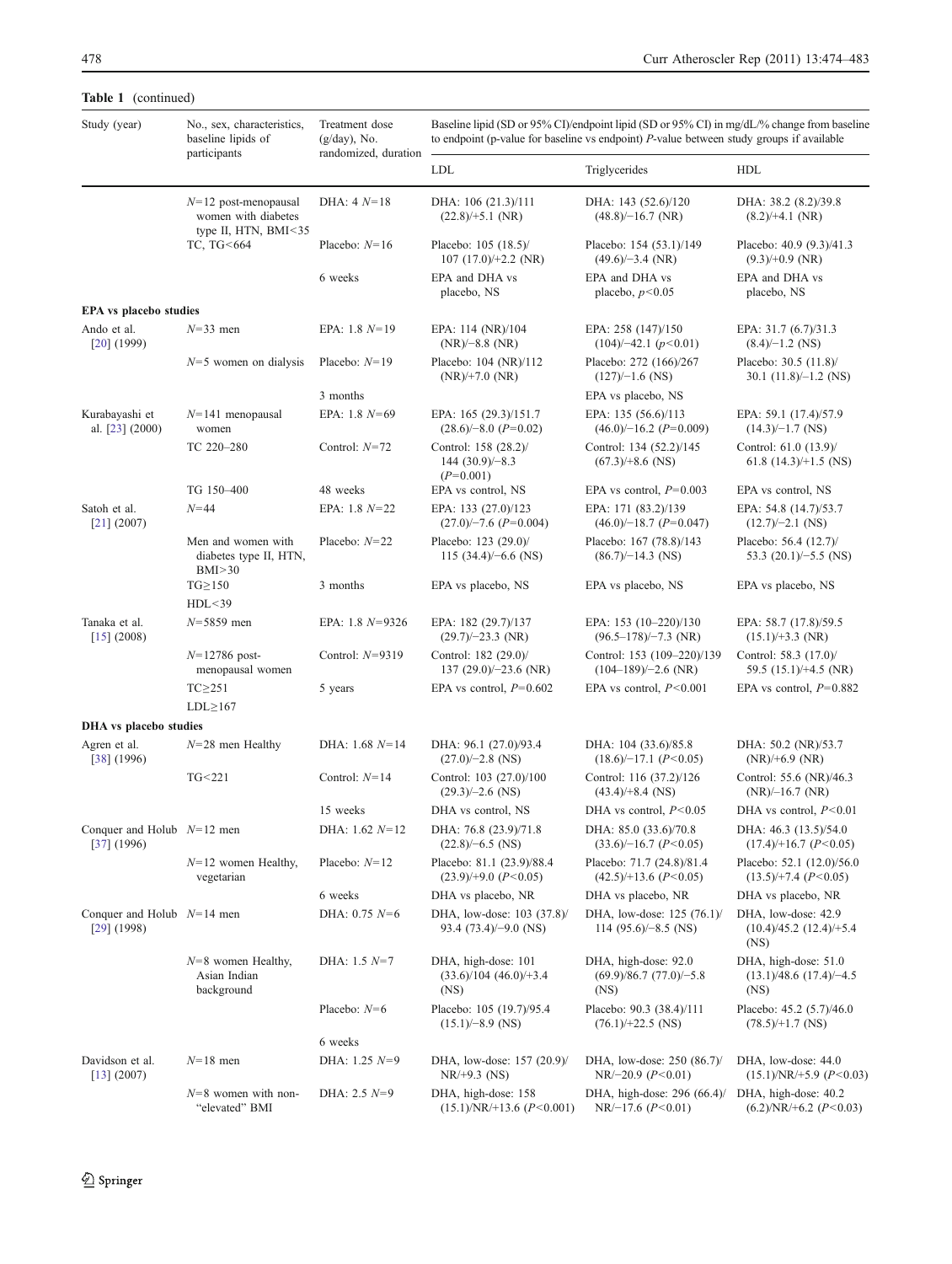#### Table 1 (continued)

| Study (year)                   | No., sex, characteristics,<br>baseline lipids of<br>participants           | Treatment dose<br>$(g/day)$ , No.<br>randomized, duration | Baseline lipid (SD or 95% CI)/endpoint lipid (SD or 95% CI) in mg/dL/% change from baseline<br>to endpoint (p-value for baseline vs endpoint) P-value between study groups if available |                                                     |                                                        |
|--------------------------------|----------------------------------------------------------------------------|-----------------------------------------------------------|-----------------------------------------------------------------------------------------------------------------------------------------------------------------------------------------|-----------------------------------------------------|--------------------------------------------------------|
|                                |                                                                            |                                                           | <b>LDL</b>                                                                                                                                                                              | Triglycerides                                       | HDL                                                    |
|                                | TG within "range"                                                          | Placebo: $N=8$                                            | Placebo: 158 (17.0)/<br>$NR/-2.4$ (NS)                                                                                                                                                  | Placebo: 236 (73.4)/<br>$NR/ +3.5$ (NS)             | Placebo: 42.9 (5.8)/<br>$NR/+5.6 (P<0.09)$             |
|                                |                                                                            | 6 weeks                                                   | DHA low-dose vs high-<br>dose vs placebo, NR                                                                                                                                            | DHA low-dose vs high-<br>dose vs placebo, NR        | DHA low-dose vs high-<br>dose vs placebo, NR           |
| Geppert et al.<br>[36] (2006)  | $N=27$ men                                                                 | DHA: $0.94 N = 53$                                        | DHA: 94.6 (28.2)/104.6<br>$(30.9)/+10.6$ $(P<0.001)$                                                                                                                                    | DHA: 95.6 (45.1)/73.4<br>$(25.7)/-23.1$ $(P<0.001)$ | DHA: 63.7 (17.0)/68.3<br>$(17.0)$ /+7.3 $(P=0.002)$    |
|                                | $N=87$ women                                                               | Placebo: $N=53$                                           | Placebo: 98.8 (30.9)/98.1<br>$(28.2)/-0.8$ $(P=0.764)$                                                                                                                                  | Placebo: 94.7 (38.9)/94.7<br>$(45.1)/0$ $(P=0.977)$ | Placebo: 64.5 (17.0)/64.1<br>$(17.0)/-0.6$ $(P=0.487)$ |
|                                | BMI 18-25 Healthy,<br>Vegetarian                                           | 8 weeks                                                   | DHA vs placebo, $p=0.003$                                                                                                                                                               | DHA vs placebo, $P=0.034$                           | DHA vs placebo, $P=0.002$                              |
| Kelley et al.<br>$[30]$ (2007) | $N=34$ men BMI 22-35                                                       | DHA: $3 N=17$                                             | DHA: 120 (31.7)/138<br>$(30.1)$ /-18.9 (P<0.05)                                                                                                                                         | DHA: 247 (98.2)/187<br>$(54.9)/-13.8$ $(P<0.05)$    | DHA: 41.3 (9.7)/44.4<br>$(11.2)/+7.5$ (NS)             |
|                                | TC < 300                                                                   | Placebo: $N=17$                                           | Placebo: 120 (31.7)/120<br>$(30.1)/+4.4$ (NS)                                                                                                                                           | Placebo: 257 (91.2)/236<br>$(84.1)/-2.2$ (NS)       | Placebo: 36.7 (4.6)/37.8<br>$(6.2)/+3.2$ (NS)          |
|                                | TG 150-400 LDL<220                                                         | 90 days                                                   | DHA vs placebo, NR                                                                                                                                                                      | DHA vs placebo, NR                                  | DHA vs placebo, NR                                     |
| Maki et al. [35]<br>(2005)     | $N=31$ men                                                                 | DHA: $1.52 N=27$                                          | DHA: 142 (28.6)/159<br>$(13.5)/+11.7$ (NR)                                                                                                                                              | DHA: 179 (72.6)/136<br>$(42.5)/-23.8$ (NR)          | DHA: 42.1 (5.8)/46.0<br>$(3.5)/+9.2$ (NR)              |
|                                | $N=26$ women BMI<40                                                        | Placebo: $N=30$                                           | Placebo: 130 (39.0)/134<br>$(14.3)/+2.7$ (NR)                                                                                                                                           | Placebo: 166 (61.1)/152<br>$(32.7)/-8.5$ (NR)       | Placebo: 42.5 (6.2)/44.8<br>$(3.9)/+5.5$ (NR)          |
|                                | TC < 300                                                                   | 6 weeks                                                   | DHA vs placebo, $P = 0.001$                                                                                                                                                             | DHA vs placebo, $P=0.015$                           | DHA vs placebo, $P=0.80$                               |
|                                | TG < 350                                                                   |                                                           |                                                                                                                                                                                         |                                                     |                                                        |
|                                | HDL $35-44$ (men)                                                          |                                                           |                                                                                                                                                                                         |                                                     |                                                        |
|                                | $HDL$ 35-54 (women)                                                        |                                                           |                                                                                                                                                                                         |                                                     |                                                        |
| Sanders et al.<br>[33] (2006)  | $N=39$ men                                                                 | DHA: $1.5 N=40$                                           | DHA: 97.3 (35.1)/104<br>$(37.1)/+6.7$ $(p \le 0.001)$                                                                                                                                   | DHA: 95.6 (44.2)/82.3<br>$(36.3)/-13.9$ $(P=0.002)$ | DHA: 50.2 (NR)/53.7<br>$(NR)/+6.9$ ( $p \le 0.001$ )   |
|                                | $N=40$ women BMI<br>18–35 Healthy                                          | Placebo: $N=39$                                           | Placebo: 95.4 (30.5)/92.3<br>$(27.8)/-3.2$ (NR)                                                                                                                                         | Placebo: 81.4 (38.0)/79.7<br>$(38.9)/-2.2$ (NS)     | Placebo: 55.6 (NR)/46.3<br>$(NR)$ /-16.7 (NR)          |
|                                |                                                                            | 4 weeks                                                   | DHA vs placebo, $P=0.0002$                                                                                                                                                              | DHA vs placebo, $P=0.152$                           | DHA vs control, $P=0.001$                              |
| Stark and Holub<br>[31] (2004) | $N=38$ post-menopausal<br>women, half on<br>hormone replacement<br>therapy | DHA: $2.8 N=32$                                           | DHA: 122 (41.7)/133<br>$(43.6)/+8.5$ (NS)                                                                                                                                               | DHA: 142 (95.6)/114.2<br>$(65.5)/-19.9$ $(P<0.05)$  | DHA: 63.7 (15.4)/68.7<br>$(15.4)/+7.9$ (NS)            |
|                                |                                                                            | Placebo: $N=32$                                           | Placebo: 122 (43.6)/126<br>$(43.6)/+3.2$ (NS)                                                                                                                                           | Placebo: 142 (90.3)/138<br>$(69.9)/-3.1$ (NS)       | Placebo: 61.2 (15.4)/64.1<br>$(13.1)$ /-3.1 (NS)       |
|                                |                                                                            | 4 weeks                                                   | DHA vs placebo, NS                                                                                                                                                                      | DHA vs placebo, $P < 0.05$                          | DHA vs placebo, NS                                     |
| Theobald et al.<br>[34] (2004) | $N=19$ men                                                                 | DHA: $0.7 N = 38$                                         | DHA: 122 (30.9)/134<br>$(36.3)/+10.1$ (NR)                                                                                                                                              | DHA: 91.2 (51.3)/89.4<br>$(48.7)/-1.9$ (NR)         | DHA: 56.8 (12.4)/59.9<br>$(15.1)$ /+5.4 (NR)           |
|                                | $N=19$ women                                                               | Placebo: $N=38$                                           | Placebo: 122 (34.8)/126<br>$(31.3)/+2.8$ (NR)                                                                                                                                           | Placebo: 93.8 (57.5)/105<br>$(55.8)/+12.3$ (NR)     | Placebo: 56.4 (14.7)/57.1<br>$(13.5)/+1.4$ (NR)        |
|                                | BMI < 35<br>TC < 301<br>TG<266                                             | 3 months                                                  | DHA vs placebo, P=0.004                                                                                                                                                                 | DHA vs placebo, NS                                  | DHA vs placebo, $P=0.03$                               |
| Wu et al. [39]<br>(2006)       | $N=27$ post-menopausal<br>women                                            | DHA: $2.14 N=14$                                          | DHA: 89.6 (20.5)/86.1<br>$(24.7)$ /-3.9 (NS)                                                                                                                                            | DHA: 124 (54.9)/103<br>$(40.7)/-17.1$ (NS)          | DHA: 42.1 (9.3)/45.2<br>$(10.4)/+7.3$ (NS)             |
|                                | BMI 18-26, vegetarian                                                      | Placebo: $N=13$                                           | Placebo: 96.1 (12.4)/100<br>$(11.6)$ /+4.4 (NS)                                                                                                                                         | Placebo: 134 (27.4)/137<br>$(54.0)/+2.6$ (NS)       | Placebo: 40.9 (5.8)/42.5<br>$(10.0)/+3.8$ (NS)         |
|                                |                                                                            | 6 weeks                                                   | DHA vs placebo, $P=0.181$                                                                                                                                                               | DHA vs placebo, $P=0.105$                           | DHA vs placebo, $P=0.607$                              |

BMI body mass index  $(kg/m^2)$ ; CI confidence interval; DHA docosahexaenoic acid; EPA eicosapentaenoic acid; HDL high-density lipoprotein cholesterol (mg/dL); HTN hypertension; LDL low-density lipoprotein cholesterol (mg/dL); NR not reported; NS non-significant (P>0.05); SD standard deviation; TC total cholesterol (mg/dL); TG triglycerides (mg/dL)

reduction in triglycerides by DHA than EPA. The overall pooled result was DHA significantly reduced triglycerides by 6.14 mg/dL (95% CI: 2.47, 9.82) more than EPA (Fig. [2](#page-6-0)). Studies of EPA versus DHA and triglycerides were consistent and not heterogeneous  $(P=$ 0.39,  $I^2 = 3.1\%$ ).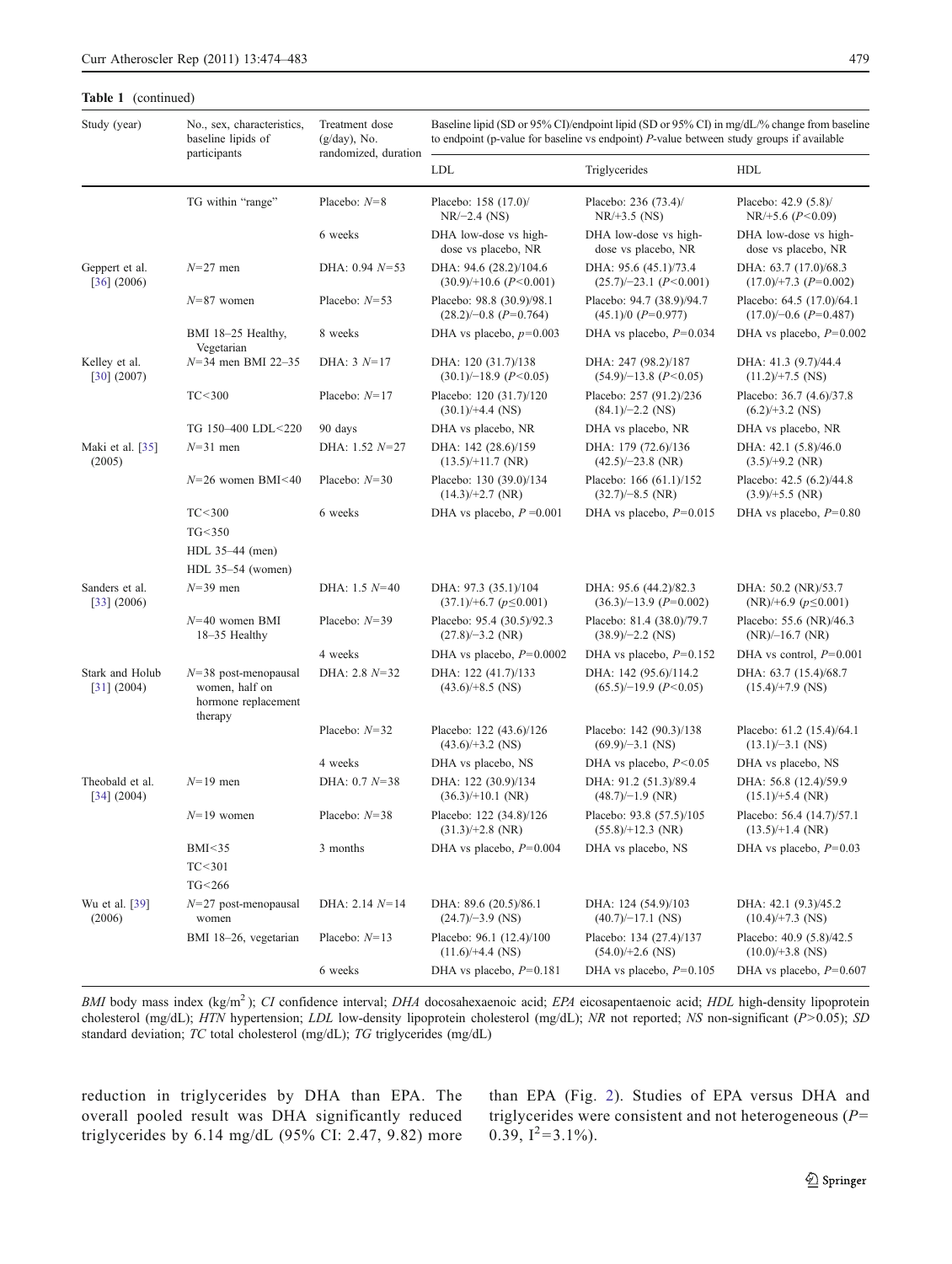<span id="page-6-0"></span>Fig. 1 Direct comparison studies of the mean difference (95% CI) of eicosapentaenoic acid (EPA) versus docosahexaenoic acid (DHA) in increasing low-density lipoprotein cholesterol from study baseline to endpoint



## HDL Cholesterol

At baseline, the mean HDL was  $48\pm11$  mg/dL in the DHA groups and  $50 \pm 12.5$  mg/dL in the EPA groups. Eleven [[22,](#page-9-0) [26](#page-9-0)–[28,](#page-9-0) [30,](#page-9-0) [31](#page-9-0), [34](#page-9-0)–[37,](#page-9-0) [39\]](#page-9-0) of 13 studies of DHA and HDL reported DHA significantly raised HDL between 2.09 and 8.26 mg/dL compared with placebo. Park and Harris [[25\]](#page-9-0) reported a non-significant increase in HDL whereas Conquer and Holub [\[29](#page-9-0)] reported a non-significant decrease in HDL compared with placebo. The overall pooled effect was that DHA significantly increased HDL 4.49 mg/dL (95% CI: 3.50, 5.48) more than placebo.

Nine studies examined EPA and serum HDL. Six [\[22,](#page-9-0) [25](#page-9-0)– [28,](#page-9-0) [32](#page-9-0)] reported EPA increased HDL between 0.15 and 2.86 mg/dL compared with placebo. Nestel et al. [\[27\]](#page-9-0) and Egert et al. [[22](#page-9-0)] reported the greatest increases in HDL that were statistically significant and of similar magnitude (2.86 and 2.85 mg/dL, respectively, compared with placebo from study baseline to endpoint). One study [[15](#page-9-0)] reported a small but significant reduction in HDL for EPA compared with placebo (0.39 mg/dL; 95% CI: 0.38, 0.40). Two studies [\[21,](#page-9-0) [23\]](#page-9-0) reported non-significant reductions in HDL. The overall pooled effect of EPA on HDL was a non-significant increase of 0.20 mg/dL (95% CI: −0.82, 0.41) compared with placebo.

Six studies [\[22](#page-9-0), [24](#page-9-0)–[28](#page-9-0)] directly compared EPA and DHA on HDL. All studies except Grimsgaard et al. [\[24](#page-9-0)] reported that DHA increased HDL more than EPA. The pooled result was a 2.15 mg/dL (95% CI: −0.92, 5.23) nonsignificant increase in HDL by DHA compared with EPA (Fig. [3\)](#page-7-0). Because heterogeneity was detected among the studies ( $P < 0.00001$ ,  $I^2 = 85.8\%$ ), a sensitivity analysis was conducted that excluded the study with the greatest weight. The overall effect of DHA compared with EPA was a stronger and statistically significant increase in HDL of 3.74 mg/dL (95% CI: 2.42, 5.05), and heterogeneity was no longer significant  $(P=0.39)$ .

## Discussion

This study examined 21 randomized controlled trials of EPA and DHA compared with placebo and/or each other on serum lipids after a minimum of 4 weeks of therapy. In pooled studies of EPA and DHA, both decreased triglycerides and increased HDL compared with placebo. However, different effects were demonstrated for LDL, whereby DHA raised LDL whereas EPA non-significantly reduced LDL compared with placebo.

Fig. 2 Direct comparison studies of the mean difference (95% CI) of eicosapentaenoic acid (EPA) versus docosahexaenoic acid (DHA) in reducing triglycerides from study baseline to endpoint

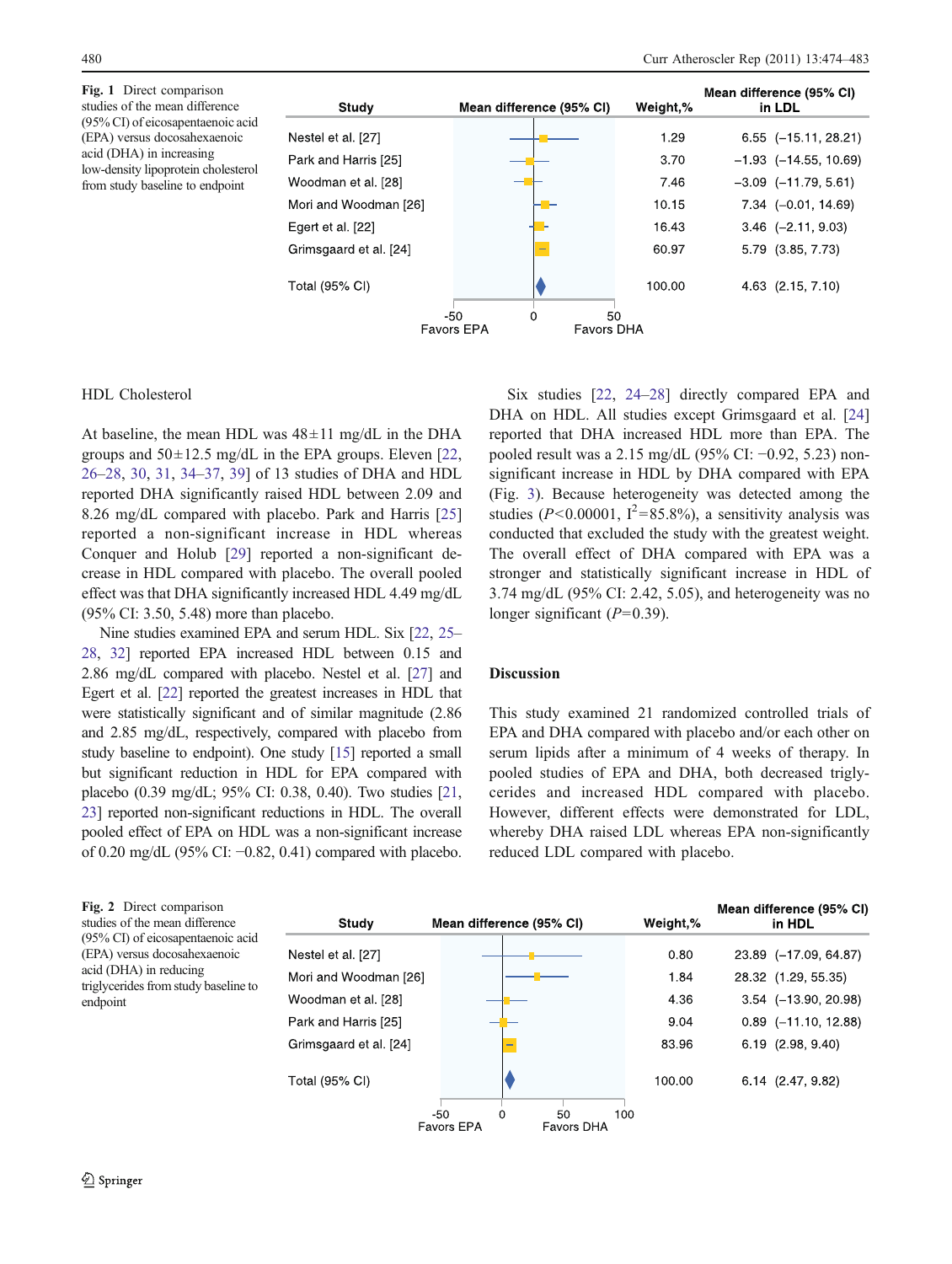<span id="page-7-0"></span>

Omega-3 Fatty Acids and Lipids

In pooled analyses, EPA and DHA reduced triglycerides by 45.8 and 25.1 mg/dL, respectively, compared with the pooled placebo. The greater magnitude reduction in triglycerides by EPA was driven by two studies [\[20,](#page-9-0) [24\]](#page-9-0) that significantly reduced triglycerides compared with the pooled placebo. However, when EPA and DHA were directly compared in pooled analyses, a greater magnitude reduction in triglycerides resulted from DHA, as individual studies reported greater decreases in triglycerides by DHA than EPA. Grimsgaard et al. [\[24\]](#page-9-0) reported DHA reduced triglycerides more than EPA, and this study had the greatest weight in the EPA versus DHA pooling due to its large sample size and tighter 95% CI compared with other studies.

DHA additionally significantly increased HDL from baseline to endpoint compared with placebo, whereas EPA had a small, non-significant increase in HDL. In pooled studies versus placebo, DHA significantly increased LDL whereas EPA had a non-significant decrease. When EPA was directly compared with DHA, EPA had a more favorable effect on LDL, with DHA significantly increasing LDL more than EPA.

Our results are consistent with recent studies that report a reduction in LDL by EPA and increase in LDL with DHA. In a recent trial of 110 participants randomized to EPA (0.6 or 1.8 g/day), DHA (0.6 g/day), or placebo, EPA reduced LDL by 2.5% and 2% with low and high doses, respectively, DHA raised LDL by 14.2%, and olive oil placebo reduced LDL by 6% [[40\]](#page-9-0). Similarly, in the MARINE trial, 4 g/day of EPA (> 96% purity) for 12 weeks in participants with very high triglycerides  $(\geq 500 \text{ mg/dL})$ resulted in a 33.1% reduction in triglycerides  $(P<0.0001)$ and a non-significant 2.3% reduction in LDL [[41](#page-9-0)••].

# Possible Mechanistic Differences between EPA and DHA

As DHA appears to increase LDL whereas EPA does not, this suggests these individual omega-3 fatty acids have

different mechanisms of action on serum lipoproteins. EPA and DHA enhance triglyceride clearance and metabolism through activation of PPARs [\[10](#page-8-0)] and lipoprotein lipase [\[25](#page-9-0)]. Activation of lipoprotein lipase promotes the clearance of triglycerides and conversion of very low density lipoprotein to LDL. The greater decrease in triglycerides (and increase in LDL) observed with DHA may result from greater lipoprotein lipase activation by DHA compared with EPA. EPA and DHA also serve as endogenous ligands for myocardial PPAR-α and PPAR-γ. Differential effects of EPA and DHA on the regulation and transcription of genes responsible for myocardial fatty acid uptake and metabolism could exist. Finally, cholesteryl ester transfer protein (CETP), which is up-regulated in hypertriglyceridemic individuals, may be variably inhibited by DHA and EPA, with a more significant reduction by DHA in in vitro studies [\[42](#page-9-0)]. Thus a greater reduction in CETP activity by DHA may explain the greater observed increase in HDL.

# Strengths and Limitations

One strength of this study was the use of pooled data for the placebo treatment, which differed among studies and could potentially obscure the effect of the main exposure on serum lipids. This pooling procedure enabled a more accurate estimate of the effect induced by the placebo, which in principle should have no effect on the mean difference of serum lipids measured from study baseline to endpoint. Pooling of the placebos thus effectively allowed for decreased variability by reducing the standard errors associated with the test of hypothesis for population differences. Additional study strengths were the use of funnel plots to examine for publication bias and the use of sensitivity analyses when heterogeneity was suggested.

However, there are several limitations to this analysis. Studies were excluded if they did not report data in a standardized format with SD or standard errors for baseline and endpoint lipids. Another limitation is the inclusion of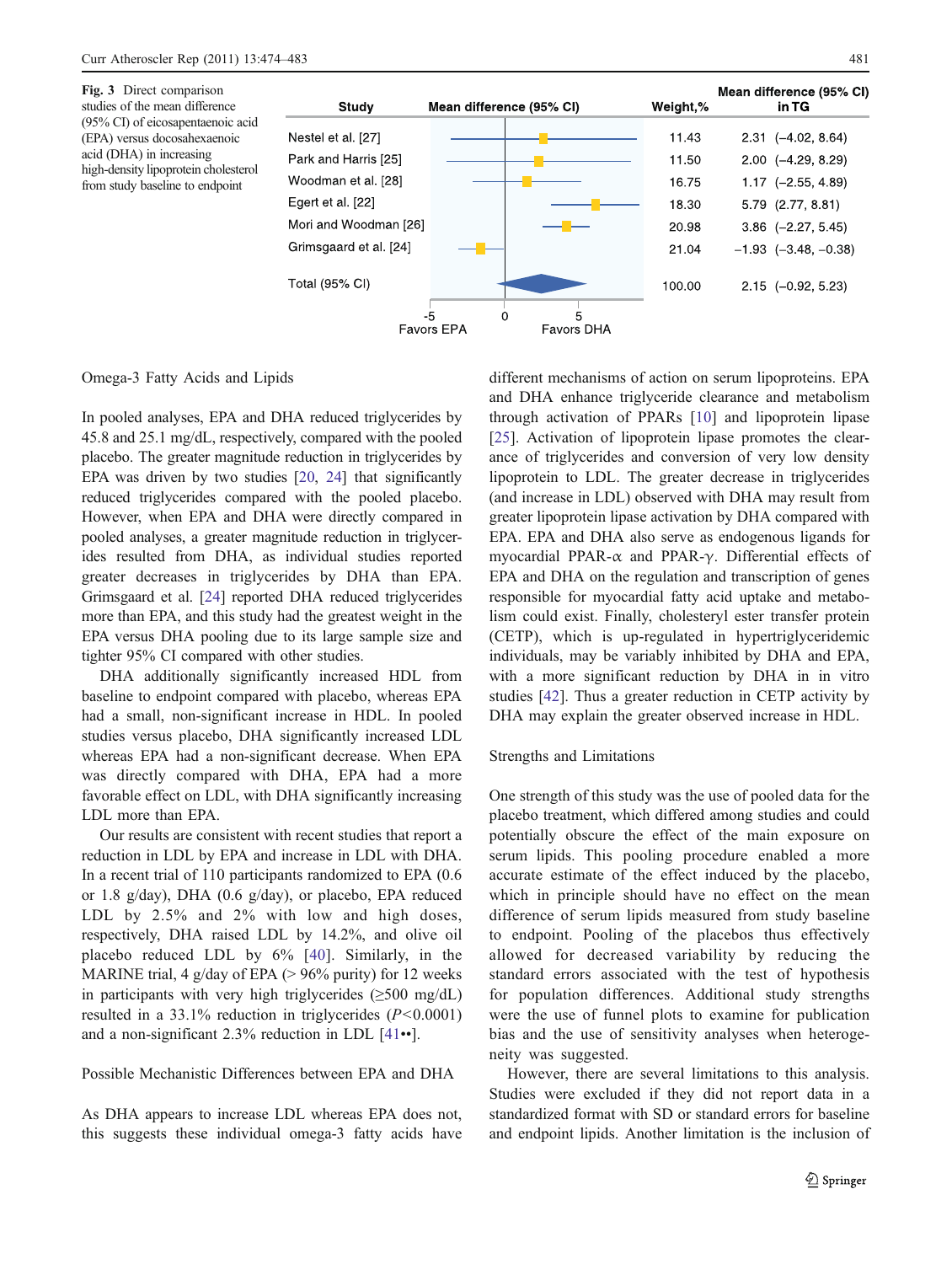<span id="page-8-0"></span>small studies, which may have been inadequately powered and thus underestimate the true effect of EPA and DHA on lipids. Finally, our analysis primarily included individuals with normal triglyceride levels. Inclusion of studies with individuals with very high triglyceride levels is needed to extrapolate our findings to other populations.

Further studies are required to determine the most effective doses of EPA and DHA as monotherapy. In the MARINE trial  $[41\bullet\bullet]$  $[41\bullet\bullet]$ , EPA given at low (2 g/day) and high (4 g/day) doses significantly reduced triglycerides with a dose–response observed. A dose–response could not be confirmed for EPA in our analysis, as studies uniformly examined one dose of EPA. In regard to DHA, two studies [13, [29](#page-9-0)] included low and high doses of DHA but could not be pooled because sufficient data to compute the mean difference and SD were only provided in one study [\[29](#page-9-0)].

Additional studies are needed to examine the role of statin combination therapy with either DHA or EPA individually to assess their potential to further reduce triglycerides and non-HDL in individuals whose triglycerides remain elevated on statin therapy. In the randomized, double-blinded, placebo-controlled COMBOS trial, individuals with elevated serum triglyceride levels (200– 499 mg/dL) on 40 mg/day of simvastatin were then given 4 g/day of prescription omega-3 fatty acids or placebo. This resulted in a borderline significant net increase in LDL of 3.4% in individuals randomized to omega-3 fatty acids plus simvastatin compared with simvastatin alone  $(P=0.052)$ [13]. In COMBOS, the greatest percentage increase in LDL relative to placebo occurred primarily among individuals with a low baseline LDL [14•]. Further research on EPAstatin and DHA-statin combinations is needed to assess potential synergistic effects on other important lipids, including apolipoprotein B and LDL particle number, as well as HDL and HDL function.

## **Conclusions**

This meta-analysis examined 21 randomized controlled trials of EPA and DHA on serum lipoproteins in adults. Both decreased triglycerides compared with placebo, but in direct comparison studies a greater triglyceride reduction was demonstrated among individuals randomized to DHA compared with EPA. DHA additionally raised HDL when compared with placebo and in direct comparison studies with EPA. However, divergent outcomes for LDL were observed: DHA raised LDL whereas EPA reduced LDL, although the reduction by EPA was non-significant when compared with placebo. Further research is needed to corroborate our findings in individuals with very high triglyceride levels and to examine potential synergistic effects between individual omega-3 fatty acids and statins. The specific mechanisms for the divergent effects of EPA and DHA on lipid metabolism should be further explored.

Disclosure M.Y. Wei: none; T.A. Jacobson is a consultant for GlaxoSmithKline and Amarin.

## References

Papers of particular interest, published recently, have been highlighted as

- Of importance
- •• Of most importance
- 1. Manninen V, Tenkanen L, Koskinen P, et al. Joint effects of serum triglyceride and LDL cholesterol and HDL cholesterol concentrations on coronary heart disease risk in the Helsinki Heart Study. Implications for treatment. Circulation. 1992;85:37–45.
- 2. Ballantyne CM, Olsson AG, Cook TJ. Influence of low highdensity lipoprotein cholesterol and elevated triglyceride on coronary heart disease events and response to simvastatin therapy in 4S. Circulation. 2001;104:3046–51.
- 3. Tirosh A, Rudich A, Shochat T. Changes in triglyceride levels and risk for coronary heart disease in young men. Ann Intern Med. 2007;147:377–85.
- 4. Carroll MD, Lacher DA, Sorlie PD, et al. Trends in serum lipids and lipoproteins of adults, 1960–2002. JAMA. 2005;294:1773–81.
- 5. Harris WS. n-3 fatty acids and serum lipoproteins: human studies. Am J Clin Nutr. 1997;65(5 Suppl):1645S–54S.
- 6. Kris-Etherton PM, Harris WS, Appel LJ. Fish consumption, fish oil, omega-3 fatty acids, and cardiovascular disease. Circulation. 2002;106:2747–57.
- 7. von Schacky C, Harris WS. Cardiovascular benefits of omega-3 fatty acids. Cardiovasc Res. 2007;73:310–5.
- 8. •• Miller M, Stone NJ, Ballantyne C, et al. Triglycerides and cardiovascular disease: a scientific statement from the American Heart Association. Circulation. 2011;123:2292–333. This article discusses the current American Heart Association recommendations for EPA plus DHA supplementation and the clinical evidence and potential mechanisms supporting these recommendations.
- 9. Harris WS, Miller M, Tighe AP, Davidson MH, Schaefer EJ. Omega-3 fatty acids and coronary heart disease risk: clinical and mechanistic perspectives. Atherosclerosis. 2008;197:12–24.
- 10. Kliewer SA, Sundseth SS, Jones SA, et al. Fatty acids and eicosanoids regulate gene expression through direct interactions with peroxisome proliferator-activated receptors alpha and gamma. Proc Natl Acad Sci USA. 1997;94:4318–23.
- 11. Xu HE, Lambert MH, Montana VG, et al. Molecular recognition of fatty acids by peroxisome proliferator-activated receptors. Mol Cell. 1999;3:397–403.
- 12. Eslick GD, Howe PR, Smith C, et al. Benefits of fish oil supplementation in hyperlipidemia: a systematic review and metaanalysis. Int J Cardiol. 2009;136:4–16.
- 13. Davidson MH, Stein EA, Bays HE, et al. Efficacy and tolerability of adding prescription omega-3 fatty acids 4 g/d to simvastatin 40 mg/d in hypertriglyceridemic patients: an 8-week, randomized, doubleblind, placebo-controlled study. Clin Ther. 2007;29:1354–67.
- 14. Maki KC, Dicklin MR, Davidson MH, et al. Baseline lipoprotein lipids and low-density lipoprotein cholesterol response to prescription omega-3 acid ethyl ester added to Simvastatin therapy.